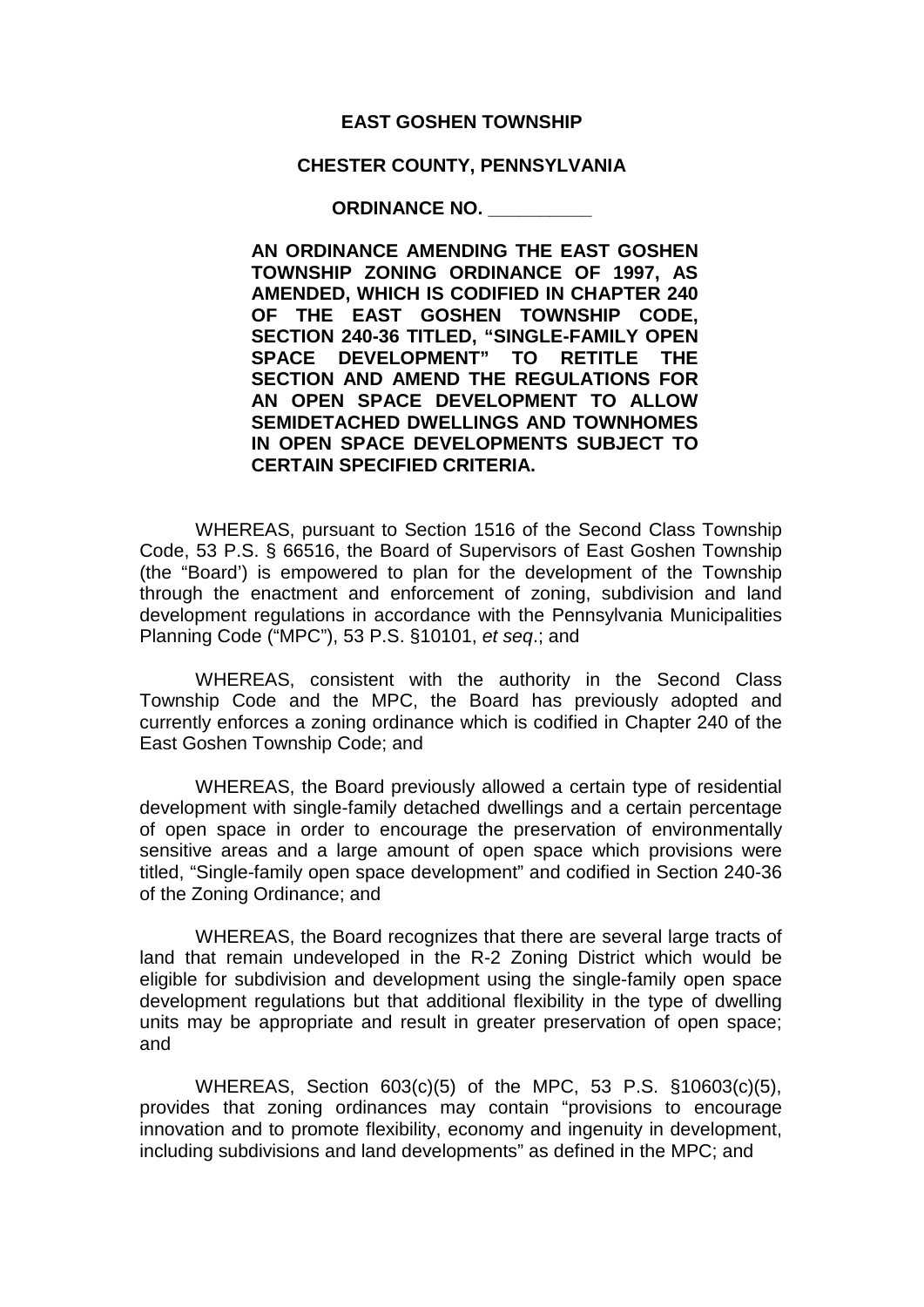WHEREAS, Section 604(4) of the MPC, 53 P.S. §10604(4), provides that the provisions of zoning ordinances shall be designed to provide for the use of land within the municipality for residential housing of various dwelling types encompassing all basic forms of housing, including single-family and two-family dwellings, and a reasonable range of multifamily dwellings in various arrangements; and

WHEREAS, Section 604(5) of the MPC, 53 P.S. §10604(5), provides that the provisions of zoning ordinances shall be designed to accommodate reasonable overall community growth, including population and employment growth and opportunities for development of a variety of residential dwelling types; and

WHEREAS, the Board has determined that it would like to amend the open space development regulations in Section 240-36 of the East Goshen Township Zoning Ordinance to allow and encourage greater flexibility in the design of residential developments on larger lots;

NOW THEREFORE, BE IT ENACTED AND ORDAINED by the Board of Supervisors of East Goshen Township, that the East Goshen Township Zoning Ordinance of 1997, as amended, which is codified in Chapter 240 of the East Goshen Township Code, titled, "Zoning", shall be amended as follows:

**SECTION 1.** Section 240-9.C(11), shall be revised to read as follows:

["\(11\) O](https://ecode360.com/7253163#7253163)pen space development in accordance with § [240-36.](https://ecode360.com/7255417#7255417)"

**SECTION 2**. Section 240-11.C(10), shall be revised to read as follows:

["\(10\) O](https://ecode360.com/7253163#7253163)pen space development in accordance with § [240-36.](https://ecode360.com/7255417#7255417)"

**SECTION 3**. Section 240-36 titled "Single-family open space development" shall be renamed "Open space development" and revised to read as follows:

## **"§ 240-36. Open space development.**

- A. Specific intent.
	- (1) The intent of this section is to provide regulations for developing a property in such a manner as to ensure that the environmentally sensitive areas are preserved, to provide a sufficient amount of open space to meet the needs of the residents and to allow additional flexibility in the type of dwelling units in an open space development.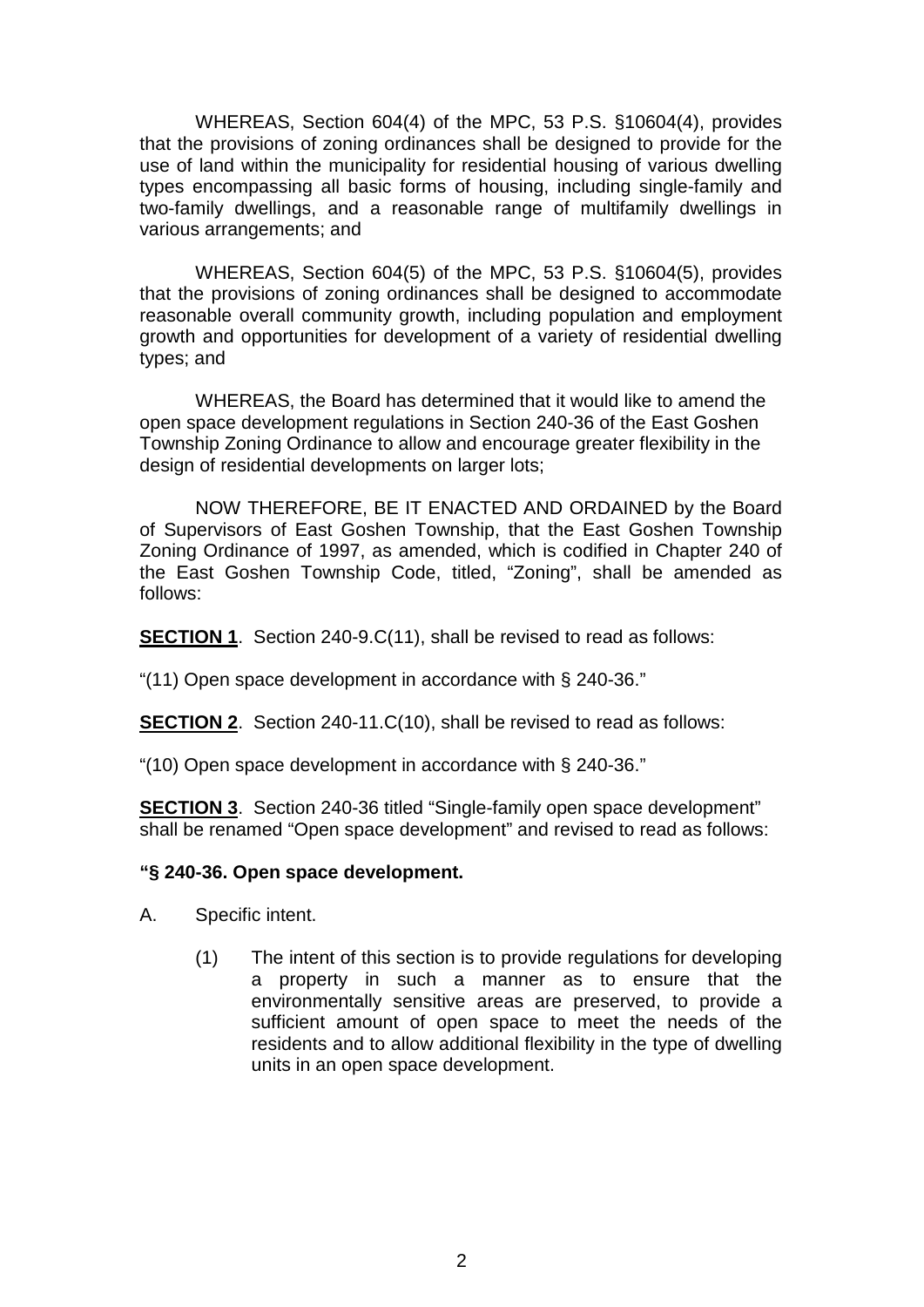- (2) The intent of this section is also to enable two single-family dwellings and/or three single-family dwellings to be connected, and greater amounts of open space to be set aside in comparison with development with single-family detached dwellings.
- (3) The following regulations shall apply in any district where an open space development is permitted.
- B. Single-Family Detached Dwelling Requirements.
	- (1) The tract of land shall be in single ownership or filed jointly by the owners and contain a minimum of eight acres.
	- (2) The development shall be comprised of single-family detached dwellings only.
	- (3) Each dwelling shall be served by a centralized water supply system and a centralized sewage disposal system.
	- (4) At least 55% of the original tract area shall be set aside for open space.
	- (5) The applicant shall be permitted to construct one single-family detached dwelling unit for each acre of the tract.
	- (6) Building separation. Each single-family detached dwelling shall be separated from any other dwelling by a minimum of 30 feet.
	- (7) No minimum lot size is required in an open space development with single-family detached dwellings.
	- (8) All buildings shall be located at least 50 feet from the tract boundary.
	- (9) Cartway width shall be 18 feet with rolled curb and 22 feet with upright curb. A right-of-way width of 40 feet is required.
	- (10) All buildings shall be located at least 25 feet from the edge of the cartway.
	- (11) There shall be a minimum of three (3) off-street parking spaces for each dwelling unit. Each parking space shall be designed so that the motor vehicle may proceed to and from the parking space provided for it without requiring any other vehicle to be moved.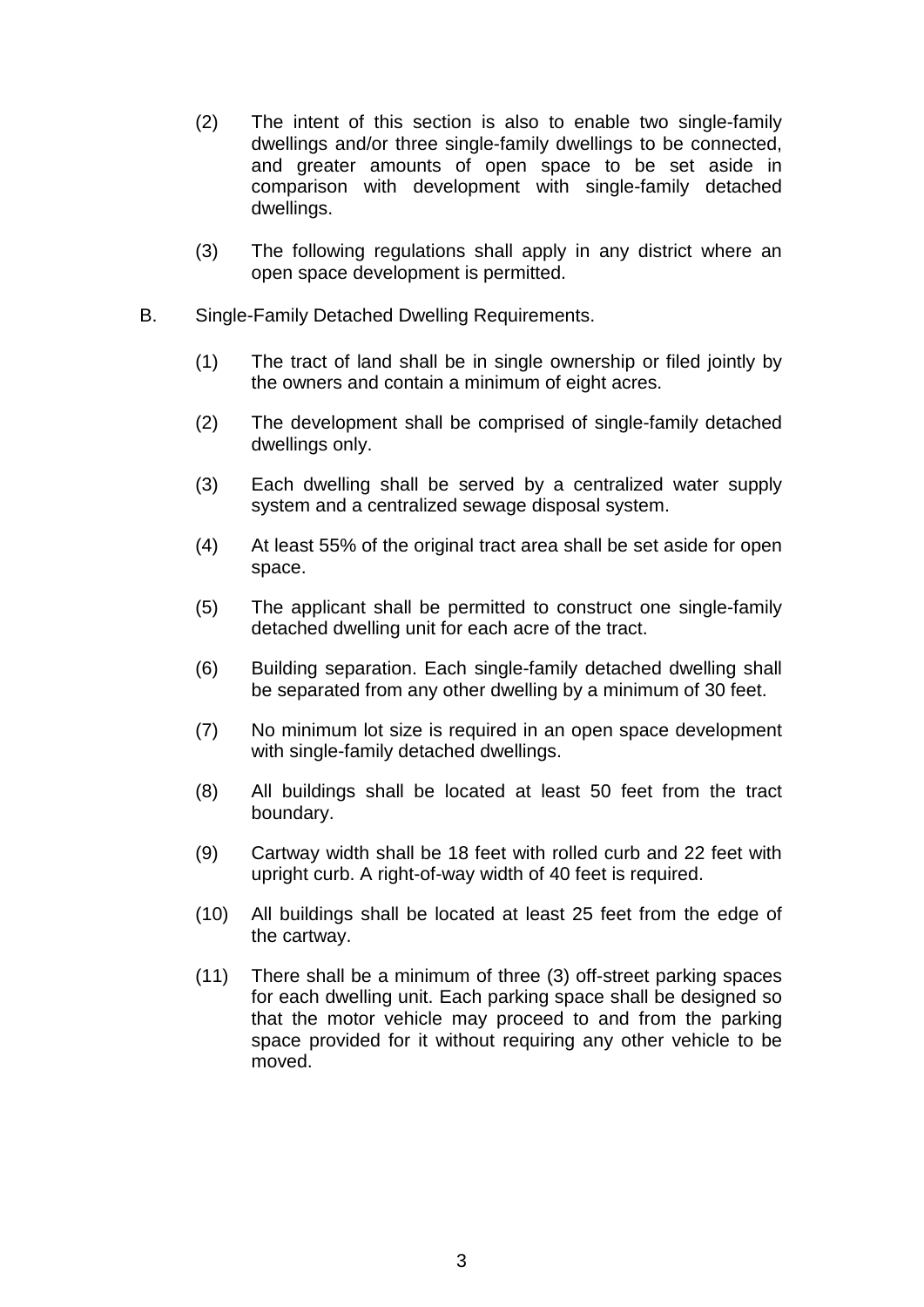- (12) All dwellings shall include, either as part of the lot containing the dwelling unit or as a limited common element, one or more areas for landscaping, decks, and/or patios. The applicant shall identify the location and ownership of these areas on the final plan.
- C. Semidetached Dwelling Requirements.
	- (1) The tract of land shall be in single ownership or filed jointly by the owners and contain a minimum of twenty acres.
	- (2) The development may be comprised of any combination of single-family detached dwellings and semidetached dwellings. If a combination of single-family detached dwellings and semidetached dwellings is developed, the provisions in this Section 240-36.C shall apply.
	- (3) Each dwelling shall be served by a centralized water supply system and a centralized sewage disposal system.
	- (4) At least 60% of the original tract area shall be set aside for open space.
	- (5) The applicant shall be permitted to construct one dwelling unit for each acre of the tract.
	- (6) Building separation. There shall be a minimum separation between buildings with dwelling units of 30 feet.
	- (7) No minimum lot size is required for an open space development with semidetached dwellings.
	- (8) All buildings shall be located at least 50 feet from the tract boundary.
	- (9) Cartway width shall be 18 feet with rolled curb and 22 feet with upright curb. A right-of-way width of 40 feet is required.
	- (10) All buildings shall be located at least 25 feet from the edge of the cartway.
	- (11) There shall be a minimum of three (3) off-street parking spaces for each dwelling unit. Each parking space shall be designed so that the motor vehicle may proceed to and from the parking space provided for it without requiring any other vehicle to be moved.
	- (12) Building and Parking Design Standards.
		- (a) No building shall exceed thirty-five (35) feet in height.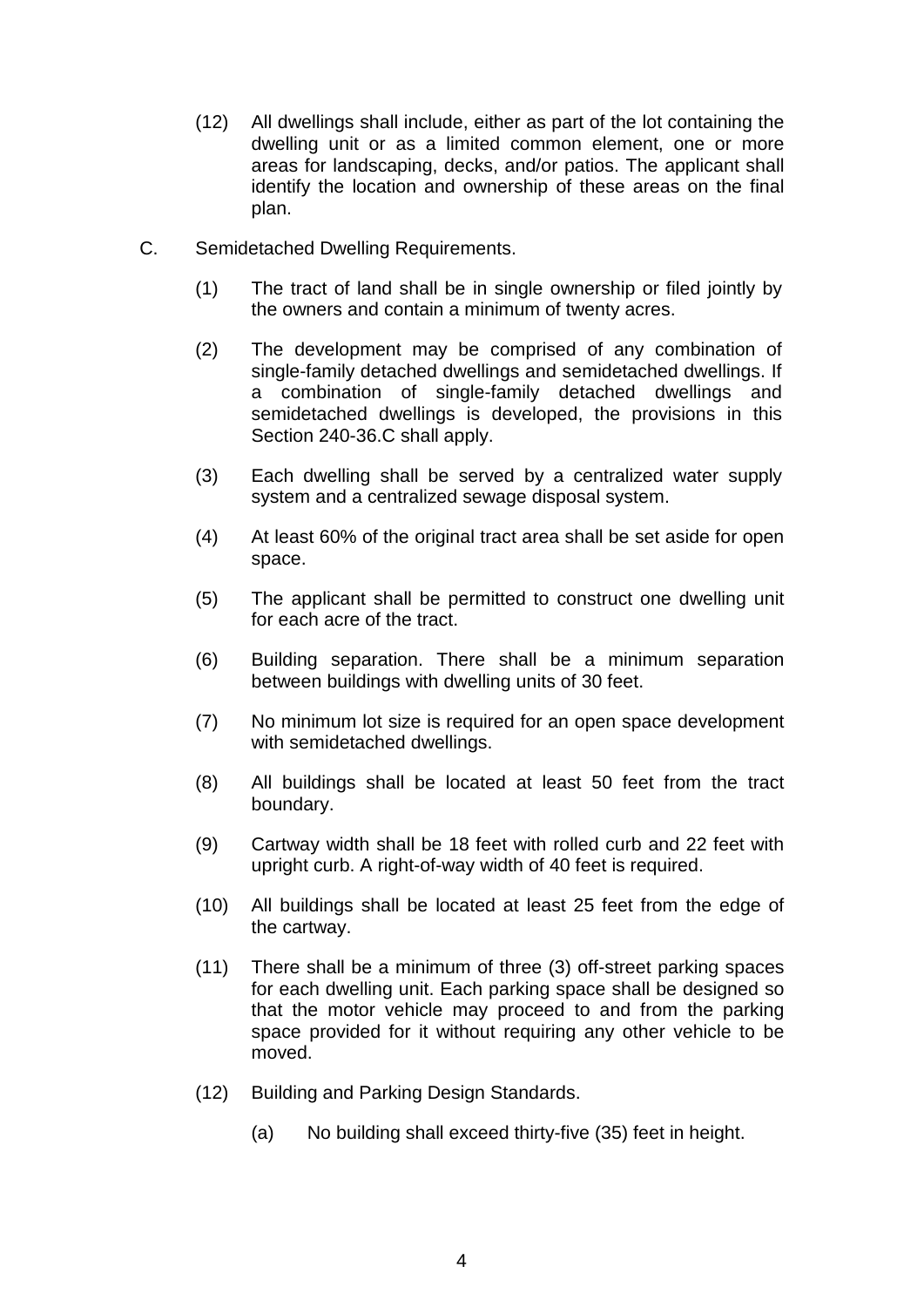- (b) All buildings shall have pitched roofs in the range of 6/12 to 12/12.
- (c) Garages shall be side loaded to the maximum extent possible. When garages face the street, they shall be setback a minimum of eight (8) feet from the front façade of the dwelling unit.
- (d) No garage doors shall be white in color.
- (e) All off-street parking areas with a capacity of three or more vehicles shall comply with the Design Standards in Section 240-33.C.
- (f) All dwellings shall include, either as part of the lot containing the dwelling unit or as a limited common element, one or more areas for landscaping, decks, and/or patios. The applicant shall identify the location and ownership of these areas on the final plan.
- (13) Landscaping and Screening design standards.
	- (a) All landscaping and screening shall be in accordance with the Design Standards in Section 240-27.
- D. Townhouse Dwelling Requirements.
	- (1) The tract of land shall be in single ownership or filed jointly by the owners and contain a minimum of twenty acres.
	- (2) The development may be comprised of any combination of single-family detached dwellings, semidetached dwellings and townhouse dwellings. If any combination of single-family detached dwellings, semidetached dwellings and townhouse dwellings are developed, the provisions in this Section 240-36.D shall apply.
	- (3) A maximum of three (3) townhouse dwellings are permitted in a building.
	- (4) Each dwelling shall be served by a centralized water supply system and a centralized sewage disposal system.
	- (5) At least 65% of the original tract area shall be set aside for open space.
	- (6) The applicant shall be permitted to construct one dwelling for each acre of the tract.
	- (7) Building separation. There shall be a minimum separation between buildings with dwelling units of 30 feet.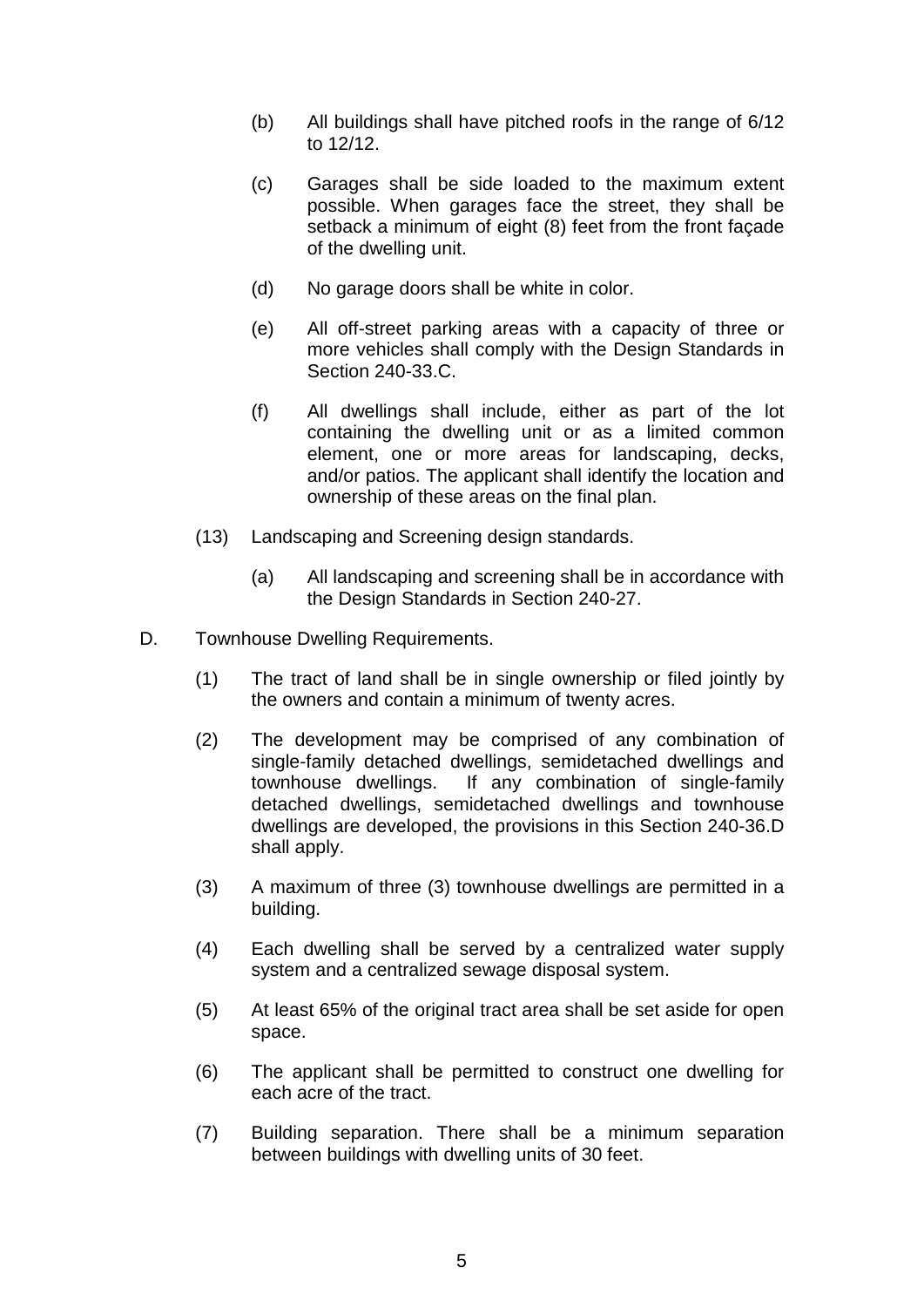- (8) No minimum lot size is required for an open space development with townhouse dwellings.
- (9) All buildings shall be located at least 50 feet from the tract boundary.
- (10) Cartway width shall be 18 feet with rolled curb and 22 feet with upright curb. A right-of-way width of 40 feet is required.
- (11) All buildings shall be located at least 25 feet from the edge of the cartway.
- (12) There shall be a minimum of three (3) off-street parking spaces for each dwelling unit. Each parking space shall be designed so that the motor vehicle may proceed to and from the parking space provided for it without requiring any other vehicle to be moved.
- (13) Building and Parking Design Standards.
	- (a) No building shall exceed thirty-five (35) feet in height.
	- (b) All buildings shall have pitched roofs in the range of 6/12 to 12/12.
	- (c) Garages shall be side loaded to the maximum extent possible. When garages face the street, they shall be setback a minimum of eight (8) feet from the front façade of the dwelling unit.
	- (d) No garage doors shall be white in color.
	- (e) All off-street parking areas with a capacity of three (3) or more vehicles shall comply with the Design Standards in Section 240-33.C.
	- (f) All dwellings shall include, either as part of the lot containing the dwelling unit or as a limited common element, one or more areas for landscaping, decks, and/or patios. The applicant shall identify the location and ownership of these areas on the final plan.
- (14) Landscaping and Screening design standards.
	- (a) All landscaping and screening shall be in accordance with the Design Standards in Section 240-27.
- E. Accessory uses.
	- (1) The following accessory uses shall be permitted in an open space development: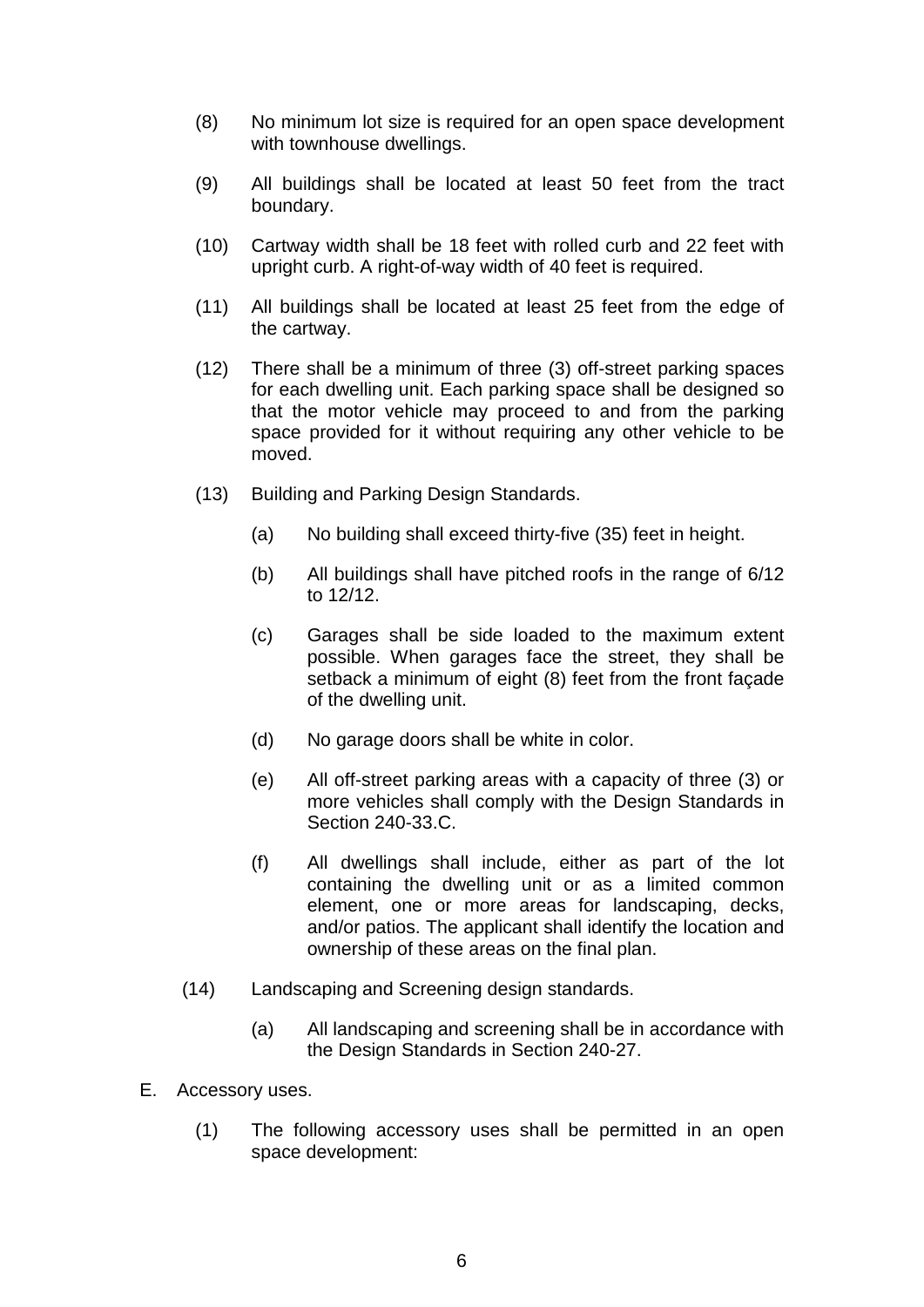- (a) Antennas.
- (b) Satellite dishes. Satellite dishes shall be limited to a twenty-four-inch maximum diameter.
- (c) Home occupations.
- (d) Fences.
- (e) Private greenhouses. Private greenhouses must be attached to the dwelling unit.
- (f) Tennis courts. Tennis courts shall be a minimum of 25 feet from any lot line and at least 50 feet from the tract boundary.
- (g) Swimming pools.
	- [1] Single Family Detached Dwellings Swimming pools permitted in accordance with §240-32.Q.
	- [2] Semidetached Dwellings and Townhouse Dwellings - Swimming pools shall not be permitted for individual semidetached dwellings or individual townhouse dwelling units.
	- [3] Single Family Detached Dwellings, Semidetached Dwellings and Townhouse Dwellings - A community swimming pool shall be permitted, in accordance with §240-32.Q.
- (h) Solar energy systems. Solar energy systems must be attached to the dwelling unit in accordance with §240- 32.O.
- (i) Keeping of animals or fowl.
- (j) Home-related business.
- (k) No-impact home-based business.
- (2) The following accessory uses shall not be permitted in an open space development:
	- (a) Storage sheds.
	- (b) Detached garages.
	- (c) Recreational vehicles.
	- (d) Windmills.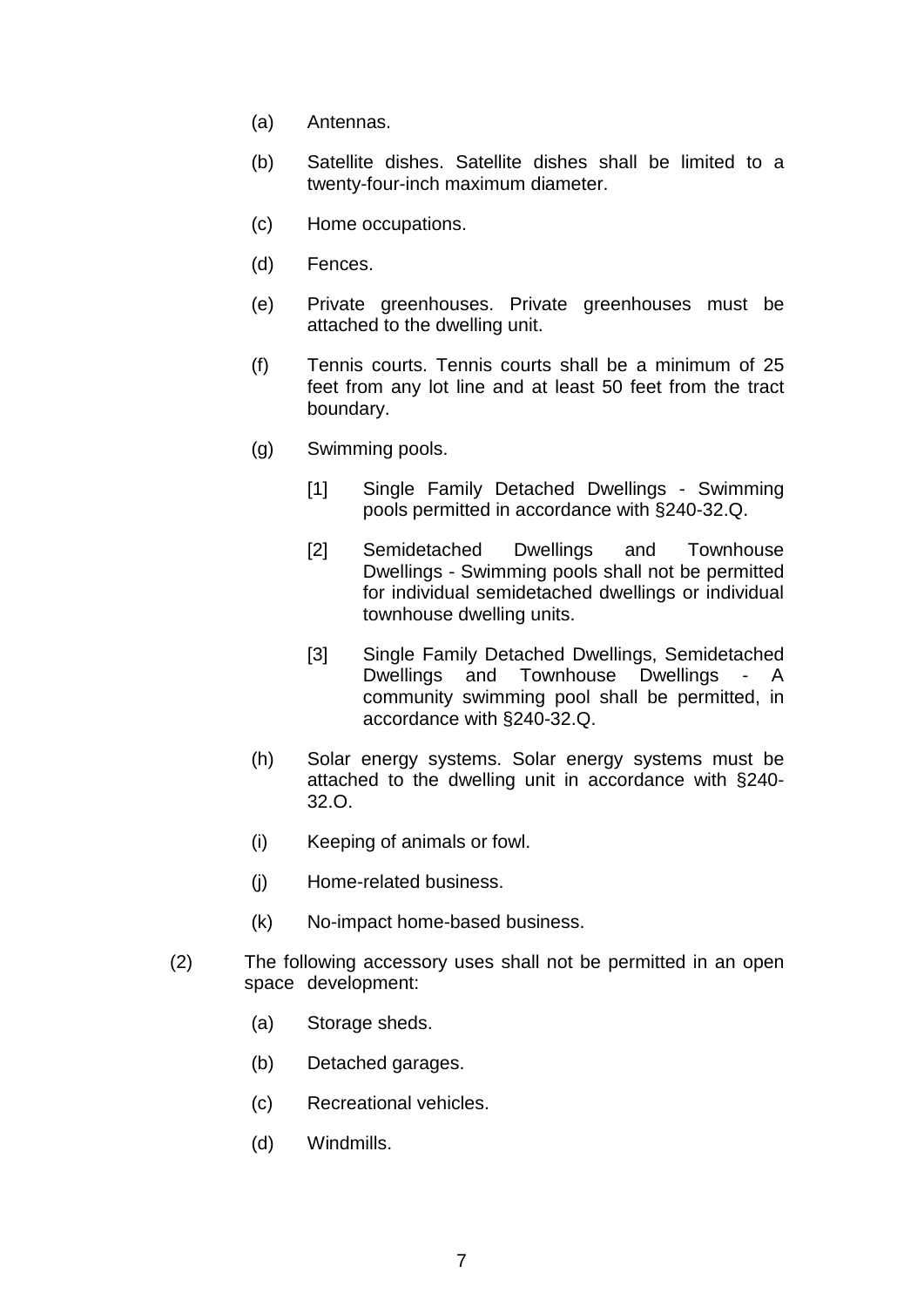- F. Open space regulations.
	- (1) Use and maintenance. All land held for open space shall be so designated on the plans. The plans shall contain the following statement: "Open space land may not be separately sold, nor shall such land be further developed or subdivided." The subdivision or land development plans shall further designate the use of open space, the type of maintenance to be provided and a planting plan or schedule. In designating use and maintenance, the following classes should be used:
		- (a) Lawn. A grass area with or without trees which may be used by the residents for a variety of purposes and which shall be mowed regularly to ensure a neat and tidy appearance.
		- (b) Natural area. An area of natural vegetation undisturbed during construction, or replanted. Such areas may contain pathways. Meadows shall be maintained as such and not left to become weed-infested. Maintenance may be minimal but shall prevent the proliferation of weeds and undesirable plants. Trash and construction debris shall be removed, and streams shall be kept in freeflowing condition.
		- (c) Passive Recreation area. An area designated for informal gathering in the form of a Green of at least 40 feet in width and 60 feet in length, with a slope not to exceed 3%, located in proximity to proposed dwellings and consisting of Lawn, with Shade Trees around the perimeter.
		- (d) Active Recreation area. An area designated for a specific recreation use, including but not limited to tennis, swimming, shuffleboard, playfield and tot lot. Such areas shall be maintained so as to avoid creating a hazard or nuisance and shall perpetuate the proposed use.
		- (e) Planting area. An area created for purposes of hedgerow replacement, buffer planting area and/or plant screening.
	- (2) Ownership of open space. All required common open spaces shall be protected by a conservation easement in perpetuity, with the Board of Supervisors, at a minimum, provided with the authority to enforce such easement. Ownership for the open space area shall be by any of the following procedures, provided that the legal mechanisms for such proper ownership and maintenance are acceptable to the Board of Supervisors, based upon review by the Township Solicitor: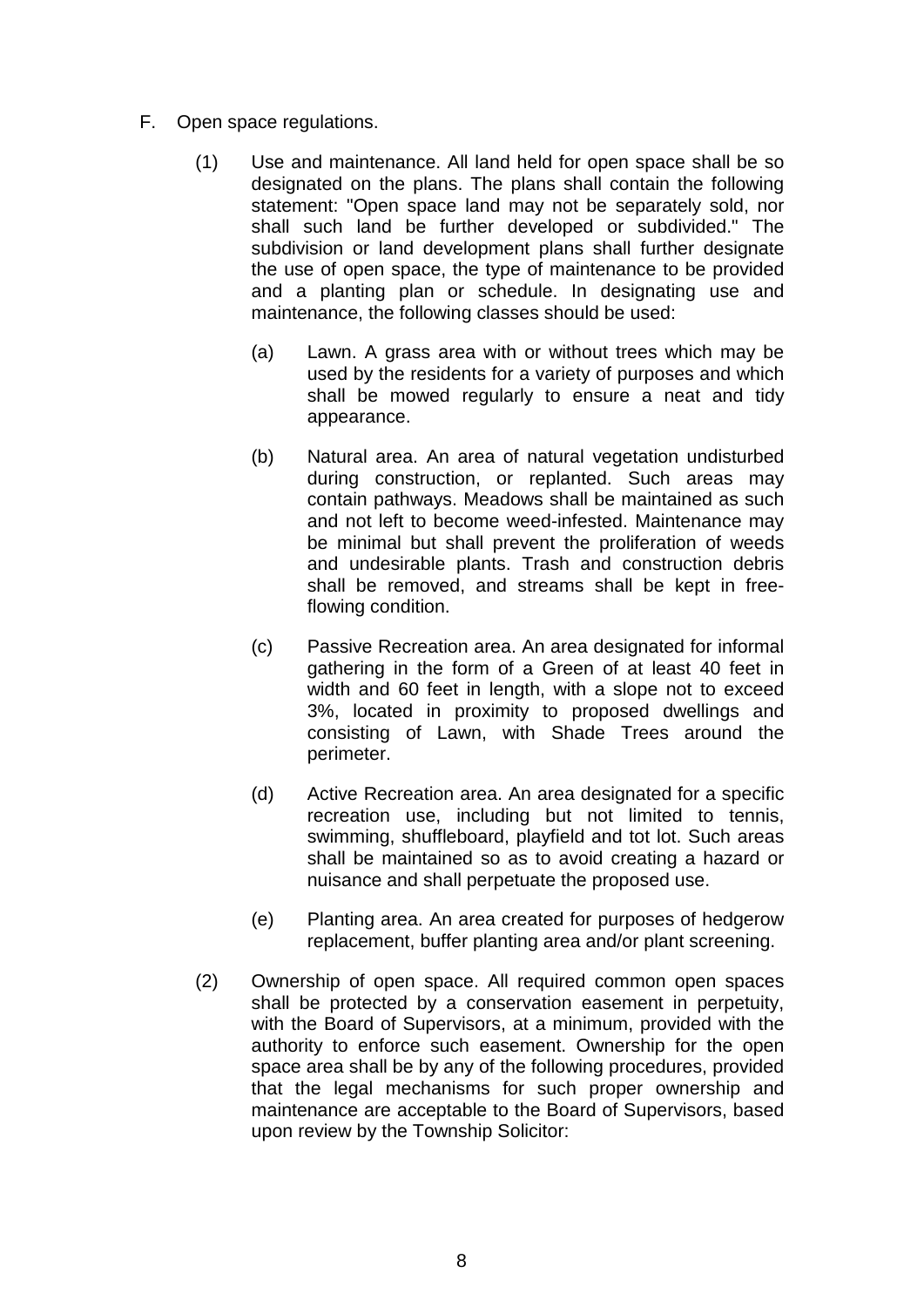- (a) Ownership by the Township. The Board of Supervisors may, at its option, now or in the future, voluntarily accept the dedication of all or part of the common open space.
- (b) Ownership by a nature organization. The sale, lease or other disposition of open space to an established lawfully incorporated nonprofit nature conservation organization acceptable to the Board of Supervisors or to a homeowner's association to be incorporated in a form acceptable to the Board of Supervisors. Such organization shall be chartered under the laws of Pennsylvania to administer and shall maintain the land and facilities subject to an acceptable deed restriction or conservation easement in perpetuity. The eventual disposition of said open space shall be limited to the purposes stated in the article of incorporation.
- (c) Ownership by individuals. The inclusion of the open space in the deed description of the individual purchasers or subdivision, subject to an acceptable deed restriction or conservation easement in perpetuity limiting the eventual disposition of said open space for the purposes outlined in the plan submitted to the Township Supervisors.
	- [1] Such private ownership shall only be permitted if the applicant proves that it is the most reasonable and responsible method of ensuring protection, ownership, maintenance and funding of the common open space.
	- [2] Access rights shall be guaranteed for all residents within the development.
- (d) Other methods. Such other method that the applicant proves to the full satisfaction of the Board of Supervisors will ensure proper protection, ownership, maintenance and funding of the common open space.
- (3) Planting and recreation facilities within open space areas. The developer shall provide designated planting and areas suitable for active or passive recreation within open space areas. A performance bond or other securities shall be required to cover the cost of installation in accordance with the provisions of Chapter 205, Subdivision and Land Development. The use of species of vegetation that are native to the area is encouraged, and subject to the approval of the Township.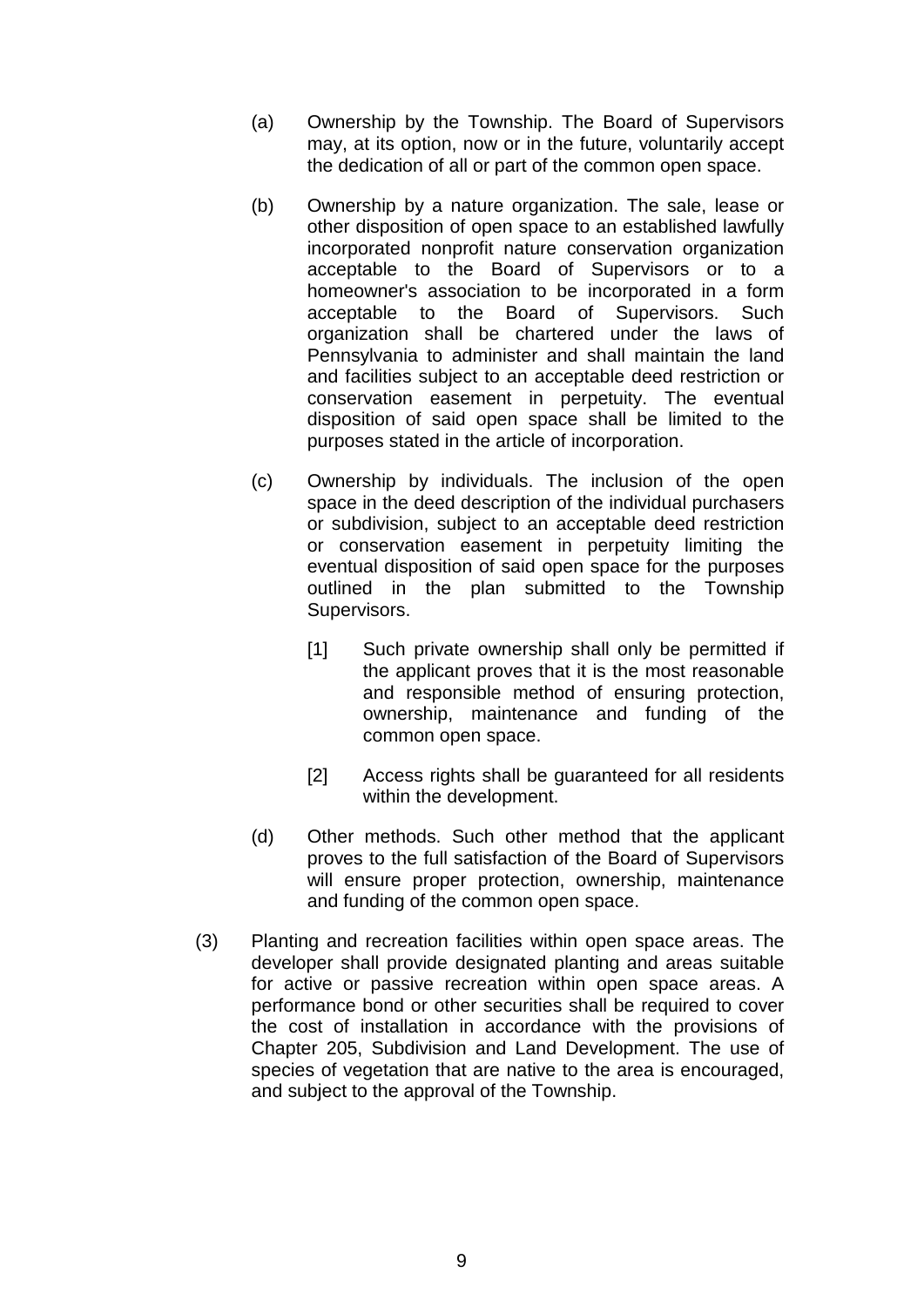- (4) Determination of open space areas. The applicant shall prove that the following resources and conditions, as applicable, were carefully and appropriately considered in determining which areas are to be set aside as common open space:
	- (a) Flood-prone areas, wetlands, watercourses, ponds and creek valleys.
	- (b) Concentrations of slopes of 15% or steeper.
	- (c) Woodlands and forested areas.
	- (d) Areas proposed as greenways or recreation areas, or other applicable recommendations in the Township Comprehensive Plan and/or open space, recreation and environmental resources plan.
	- (e) Historic buildings and sites, and areas around such buildings and sites.
	- (f) Land within 100 feet of the perimeter of the tract.
	- (g) Lands highly suitable for active recreational purposes, and passive recreation purposes.
	- (h) Scenic areas and vistas and other highly visible views.
	- (i) How the common open space will relate to the objectives of a single-family open space development.
- (5) Common Open Space Design Standards.
	- (a) No individual area of the minimum common open space shall be less than one acre. No area of the minimum common open space shall have a width less than 50 feet, except for points of access, which shall be no less than 20 feet in width
	- (b) If the Board of Supervisors determines that an area is needed for active recreation, then a suitable area shall be provided,
	- (c) The common open space shall be made up of the minimum number of parcels possible to avoid fragmentation of open space within the tract.
	- (d) The applicant shall show that the common open space will be conveniently accessible to the residents of dwellings intended to be served by it.
	- (e) Common open spaces shall be coordinated with other nearby existing, proposed or potential common open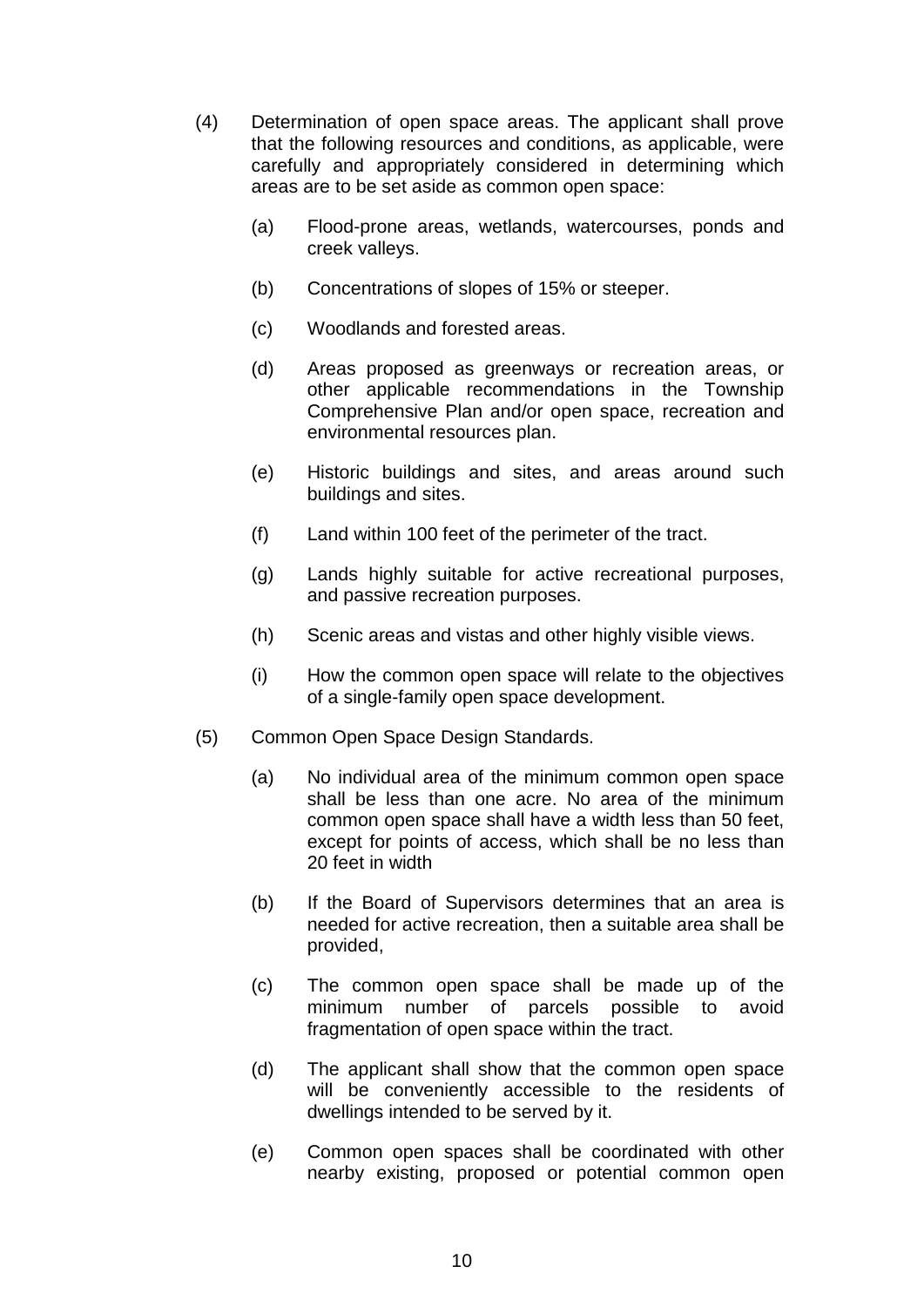spaces or parks, either through being contiguous or through safe pedestrian connections. Where an open space development will abut an undeveloped tract and/or a future development phase, the proposed common open space shall be located in consideration of the potential to eventually link together the open space on the two tracts or phases.

- (f) The proposed common open spaces shall be accurately and clearly delineated on the land development plans. The intended class of each area of open space shall be stated, which should follow the categories listed in Subsection F(1) of this section.
- (g) Common open space areas that are not already wooded and are not approved as lawn, natural areas or recreation areas shall be attractively and extensively landscaped, according to a plan approved by the Board of Supervisors.
- (h) Common open space shall have appropriate access for needed maintenance.
- (i) Common open space areas shall not include any land area closer than 20 feet to any residential building.
- G. Open space plan development.
	- (1) Applicants are strongly encouraged to engage in a Pre-Application and/or Pre-Sketch Plan Meeting to discuss the proposed plan.
	- (2) A base plan shall be prepared by a design team that includes a registered professional engineer and a registered landscape architect. The applicant shall submit a base plan that contains the following information:
		- (a) Tract boundaries.
		- (b) One-hundred-year floodplain and wetland boundaries, existing watercourses, streams and ponds.
		- (c) Significant historical, farmland, natural or man-made features.
		- (d) Slopes of 15% to 25%, and greater than 25%.
		- (e) Tree masses and specimen trees.
		- (f) Contour lines at a vertical interval of not more than two feet.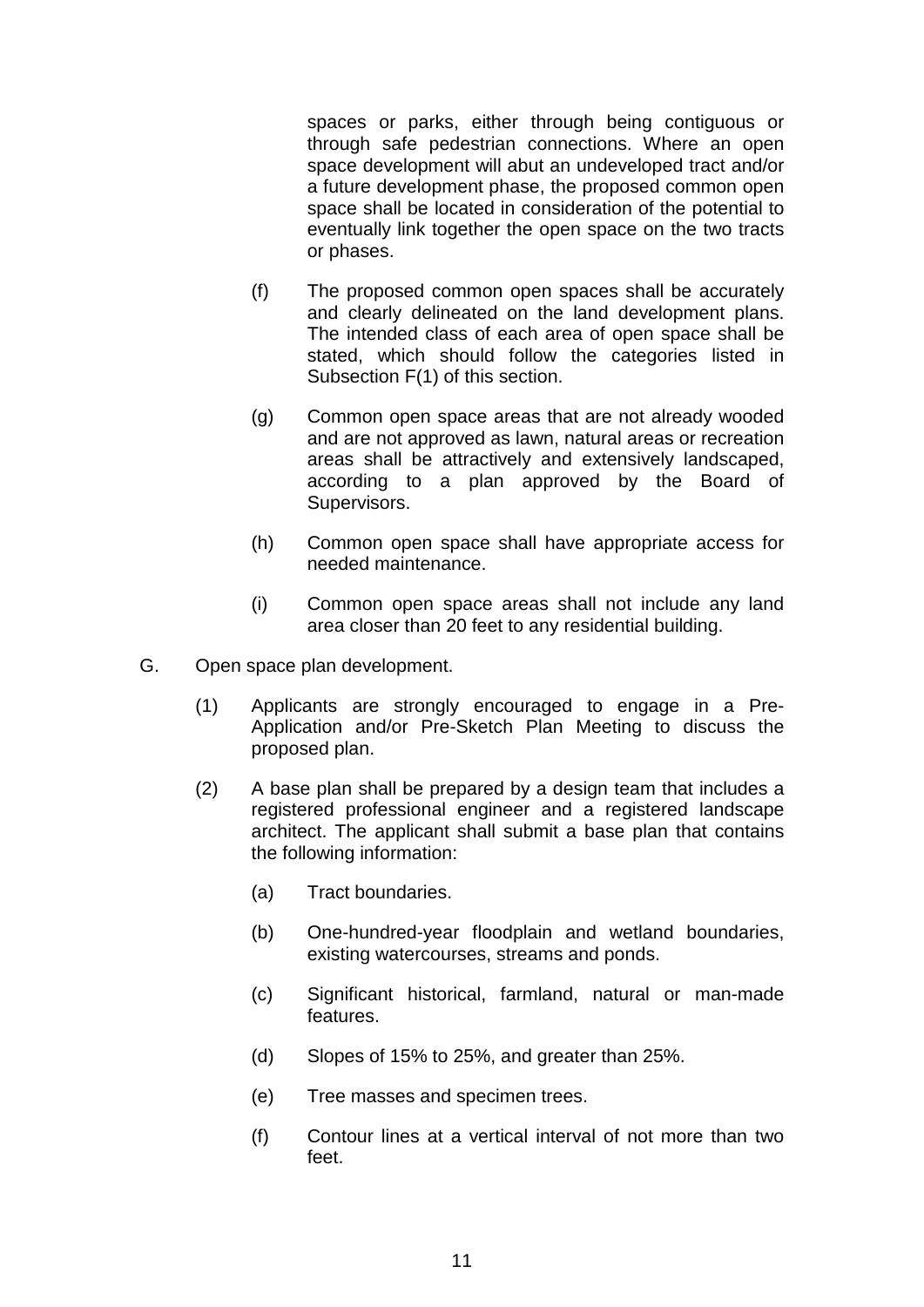- (g) Location of any proposed stormwater basins or sewage facilities.
- (3) The Board of Supervisors, the Planning Commission, the Conservancy Board, the Park and Recreation Commission and the Historical Commission (if applicable) shall be given the opportunity to inspect the tract proposed for the Open Space Development with the applicant and the design team, in order to determine which areas of the property or which views should be preserved.
- (4) These areas or views to be preserved, along with the recommended use of each of these areas, shall be marked on the base plan. The preliminary location of all principal buildings shall be marked on the base plan.
- (5) Using the marked up base plan as a guide the applicant and the design team shall then prepare an Open Space Development Plan that shows the location and class of the common open space, the location of all dwellings, lot lines, driveways, roads, and stormwater facilities. This Plan shall comply with all sketch plan requirements as provided in Chapter 208, Subdivision and Land Development.
- (6) The Open Space Development Plan shall be presented to the Planning Commission for their review and comment. The Planning Commission shall coordinate its review with the Conservancy Board, Park and Recreation Commission and Historical Commission (if applicable). The applicant shall revise the Open Space Development Plan, as often as necessary, to address the Planning Commission's comments.
- (7) A recommendation on the Open Space Development Plan shall be provided by the Planning Commission to the Board of Supervisors, together with any supporting documentation.
- (8) The Board of Supervisors shall conduct a conditional use hearing to review and approve, conditionally approve with modifications or reject the proposed Open Space Development Plan.
- (9) After the Board of Supervisors has granted conditional use approval for the proposed open space development, with any conditions, the applicant shall be authorized to submit preliminary and final plans pursuant to Chapter 205, Subdivision and Land Development.
- (10) At the option of the Board of Supervisors, the applicant may be allowed to submit preliminary subdivision and land development plans during an overlapping time period with the conditional use approval process.